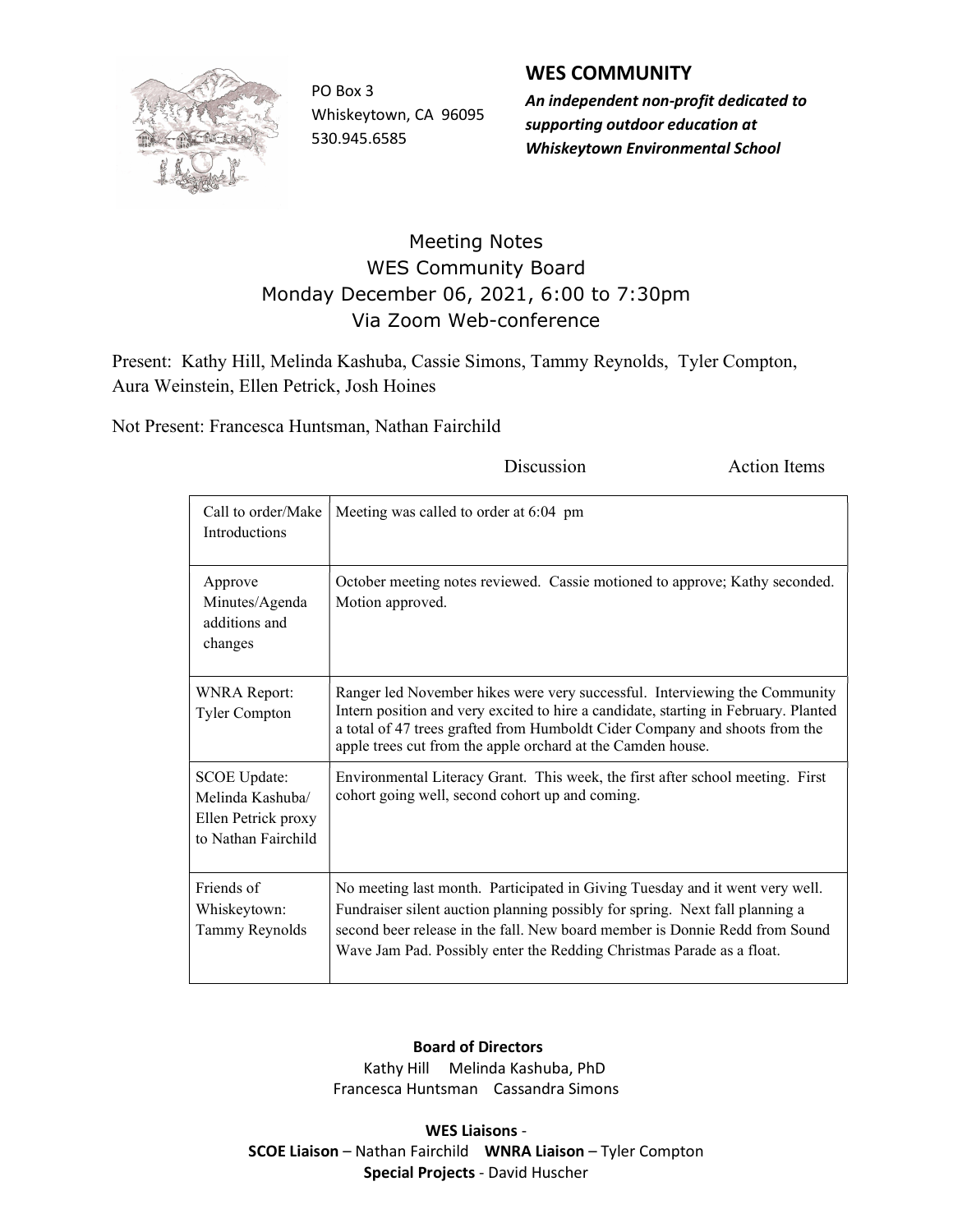| Treasurer's Report:<br>Kathy Hill          | 12-6-21 WES Community Account: \$16,262.27 (\$5000 restricted for student<br>assistance) (Total Available unrestricted Funds: \$11,262.27)<br>Restricted Rebuild Account: \$7,128.70<br>Expenditure (Total Out): \$260 -Cal Sec. State - Statement of Information<br>-Book Keeping, Solid Office Solutions using QuickBooks program reconciled<br>2011 to 2020 next appt. 12/16)<br>Deposits/Revenue<br>(Total In): \$199.42 website donation button on Giving Tuesday<br>Giving Tuesday 2021<br>\$5,405 estimated, Goal \$4000; 62 Donors, Goal 80,<br>3 Peer Fundraisers: Francesca, Peggy, Aura, Kathy (Stevie)<br>Donors engaged: 1- receipt from Northstategives.org<br>2- email Thank you from WES Comm<br>3- handwritten note from WES Comm<br>Past years; 2020: \$2,280, 2019: \$1,125, 2018: \$2,650, 2017: \$7,000 (\$5000 one<br>donor) |
|--------------------------------------------|----------------------------------------------------------------------------------------------------------------------------------------------------------------------------------------------------------------------------------------------------------------------------------------------------------------------------------------------------------------------------------------------------------------------------------------------------------------------------------------------------------------------------------------------------------------------------------------------------------------------------------------------------------------------------------------------------------------------------------------------------------------------------------------------------------------------------------------------------|
|                                            | Lead up to GT Nov 30, 2021<br>Newsletter email by MailChimp (45% opens 5% clicks) Nov 20-<br>65 Print Newsletters in Mail Nov 22.<br>GT communications: email MailChimp invite (37% opens 1% clicks)<br>Nov 30 GT reminder email MailChimp (35% open 5% clicks)<br>GT Facebook 11/25<br>Started Thanksgiving 3 peer fundraisers<br>GT shared with FOW on Nov. 30 <sup>th</sup>                                                                                                                                                                                                                                                                                                                                                                                                                                                                     |
| <b>On-going Business</b>                   |                                                                                                                                                                                                                                                                                                                                                                                                                                                                                                                                                                                                                                                                                                                                                                                                                                                    |
| Capital Campaign<br>Update<br>Gordon Flinn | Phase 2 of Capital Campaign. Gordon generated 2-3 different scenarios to raise<br>\$3-\$3.5 million. Has 2 generic 12-month proposals, 8% overhead cost (\$200K-<br>\$250K) for campaign manager and director, plus printing costs etc. Advises<br>against doing "the Home Depot" approach, do it yourself. Proposal 2 is hiring an<br>out of area professional "turn key" company (\$70,000-\$75,000 range/year).<br>Proposal 3- recommends a possible blended approach as well. Set-up task force<br>and volunteers. Will set up a sample budget for us.<br>Josh- we need to have a long-term timeline for the entire project. Challenge cost<br>share programs will<br>Melinda-Send out a timeline template for timeline to Gordon.                                                                                                             |
| <b>New Business</b>                        |                                                                                                                                                                                                                                                                                                                                                                                                                                                                                                                                                                                                                                                                                                                                                                                                                                                    |
|                                            |                                                                                                                                                                                                                                                                                                                                                                                                                                                                                                                                                                                                                                                                                                                                                                                                                                                    |
| Alternative<br>Designs for                 | Ellen and Francesca have been researching alternative cabin designs from<br>various residential programs through the pacific northwest. They<br>submitted a database of information generated in inquiries. Programs:                                                                                                                                                                                                                                                                                                                                                                                                                                                                                                                                                                                                                              |